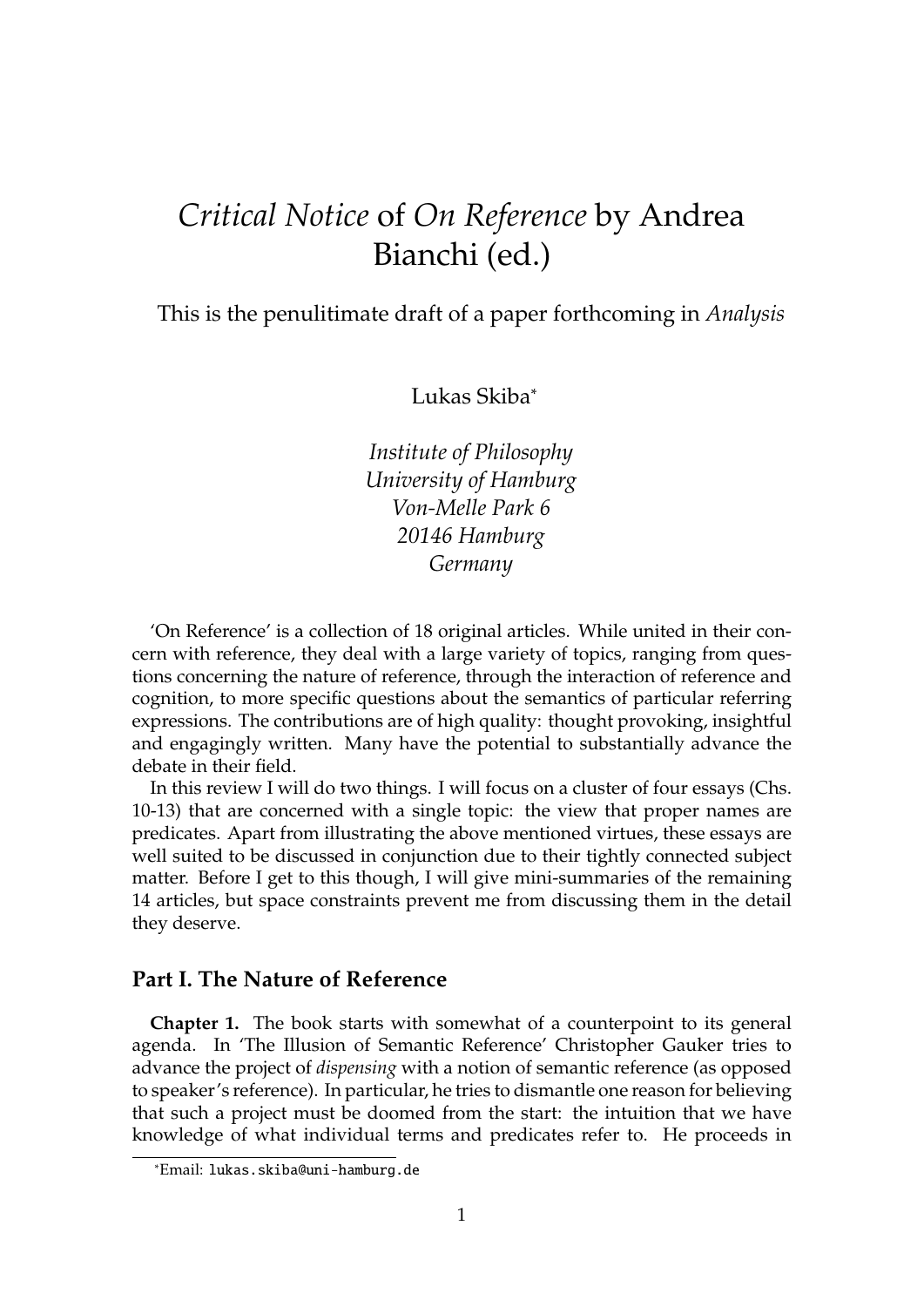two steps. First, he argues that the intuition is really an intuition concerning our knowledge of the *meaning* of these expressions. Second he develops an account of our knowledge of meaning that doesn't require a notion of reference. Very roughly: in ascribing knowledge of meaning to someone we grant them a *status*; we recognize that there is no 'need to interpret him or her by substituting some other words for those that he or she actually used'.

**Chapter 2.** Diego Marconi's 'Reference and Theories of Meaning as Use' is also concerned with the tension between an intuition about reference and a project which, while not seeking to abandon the notion of reference altogether, still tries to downplay its importance. This time the project is Horwich's theory of meaning as use with its deflationary account of truth and reference. And the recalcitrant intuition is the externalist intuition that expressions which are used the same way, such as 'water' and Twin-Earth 'water', can still have distinct extensions. Contra Horwich, Marconi argues that this tension is 'irremediable'. Accordingly we must either reject semantic externalism or refrain from a use-based account of meaning.

**Chapter 3.** In 'Speaker's Reference and Cross-Cultural Semantics' Edouard Machery, Justin Sytsma and Max Deutsch also deal with a famous intuition but they do so from an experimental point of view. The main question is how stable Kripkean intuitions concerning his Gödel/Schmidt case are across subjects from different cultures. In 2004 Machery et al. presented experimental data suggesting that while the majority of American participants have Kripkean rather than descriptivist intuitions, this is reversed with Chinese participants.

A frequent criticism of that study is that it doesn't sufficiently guard against the possibility of participants misunderstanding the questions posed as being concerned with speaker's reference rather than semantic reference. This article presents several refined studies which employ different strategies in order to prevent participants from considering speaker's reference. The authors take the results to support the original findings. In the study with most refinements in place, the results are 'consistent with the claim that Chinese are significantly more likely to have descriptivist intuitions about proper names than Americans'. (However, it should be noted that in this study it was no longer a *majority* of Chinese participants that answered in accordance with descriptivism, but 43.9 percent, compared to 26.1 percent of descriptivist answers among Americans).

**Chapter 4.** In her contribution 'Reference without Cognition' Genoveva Martí leaps to the defense of an idea she takes to be at the heart of direct reference theories of names. The idea is that reference doesn't require a 'cognitive fix': it is not what happens in a speaker's mind that makes her use of a name designate its referent, but factors 'outside of the cognitive sphere' such as being part of an appropriate causal chain. Recently some direct referentialists (including Kaplan and Almog) have defected from this principle in taking referring to be 'parasitic on having in mind'. Martí wants to bring the apostates back in line: according to her 'having the referent in mind is neither necessary nor sufficient for a use of a name to refer to it'.

**Chapter 5.** Andrea Bianchi's essay 'Repetition and Reference' is intended to be a step towards turning Kripke's causal chain account of reference, famously put forward as a *picture*, into a systematic *theory*. Such a theory must have at least two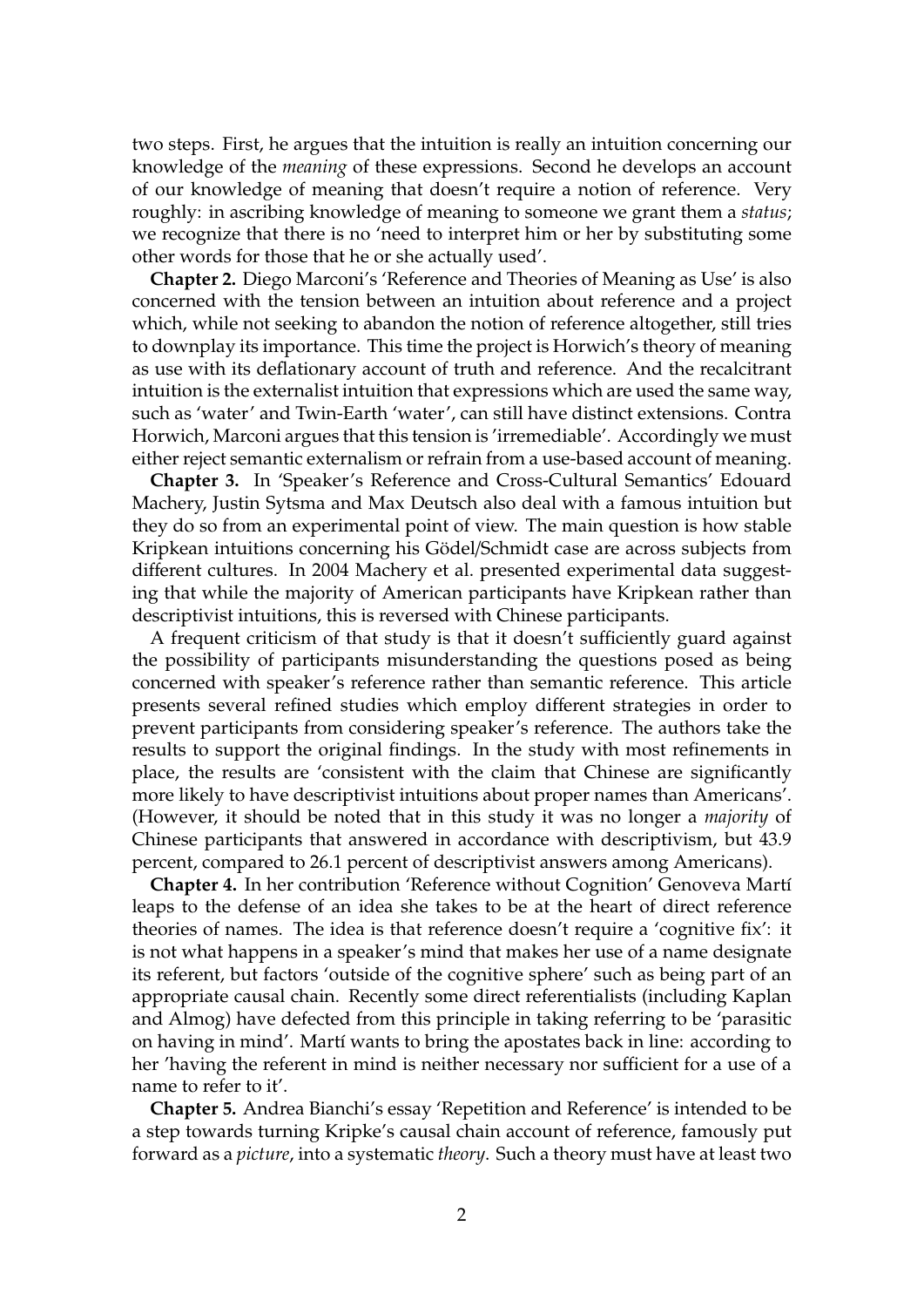components: an account of how names are introduced, and and account for how they are passed on. Bianchi's focus is on the latter which he interestingly connects to Kaplan's work on the metaphysics of words. Reference is preserved from one speaker's use of a name to another speaker's use of the name if the two utterances count as repetitions of the same word in Kaplan's sense of the term (which, controversially, Bianchi thinks can be understood in purely causal terms). Bianchi also offers an new take on Evans's Madagascar case: while standardly construed as challenge for the passing-on component of a Kripkean theory, Bianchi thinks the solution should come from the introduction component: successful passing on of a name can be undermined by various events which include the (unwitting) introduction of a new name.

**Chapter 6.** The first part of the book is closed by Michael Devitt asking: 'Should Proper Names Still Seem So Problemtic?'. His answer is that they shouldn't because he has already developed, in the 70s and 80s, the type of systematic theory which Bianchi thinks we are still lacking. The first half of his article contains a very useful and up to date presentation of this theory. Devitt also defends his account against the charge of not being a 'full blown theory'. While acknowledging that several components 'must look to future psycholinguistics' for completion, he argues that the the theory is as complete as any current theory of reference can reasonably be expected to be. The second half of the article is a renewed attack one what Devitt considers a common misconception: the idea that by rejecting descriptivism a causal theory of reference entails a 'Millian' conception of reference as direct. Against this Devitt insists that the name's referent is but one aspect of its meaning; we also need to recognize a 'mode of presentation', albeit a causal not a descriptive one.

### **Part II Reference and Cognition**

**Chapter 7.** In 'Thinking about an Individual' Antonio Capuano contrasts to pictures of cognition. On the 'inside-out' picture a subject thinks about the world in virtue of a standing in some relation to an 'intermediate entity' which is 'transparent' to the subject in that it has some sort of immediate epistemological access to it. He ascribes this picture to Russell, Frege and more recently Tyler Burge and, citing considerations from Kripke and Donnellan pertaining to Paderewski cases, argues that it is inferior to an 'outside-in' picture of cognition. On this picture ordinary objects 'enter into the mind of a thinker rather than a thinker reaching out for them through a representation'.

**Chapter 8.** Marga Reimer's 'Drawing, Seeing, Referring: Reflection's on Macbeth's Dagger' begins with an illuminating discussion of the notion of *drawing an F*. Reimer argues that this notion is ambiguous between an ontic reading, on which it entails the existence of an *F*, and a non-ontic reading, on which it doesn't. She then argues that the same ambiguity applies to *seeing an F* and *referring to an F* and employs this idea to shed light on the semantics of 'empty' names in cases involving hallucination. On the non-ontic reading 'MacBeth refers to (/sees) a dagger' can be true even in the absence of a dagger. But on Reimer's view, which is inspired by Salmon's account of mythical names, the report still entails the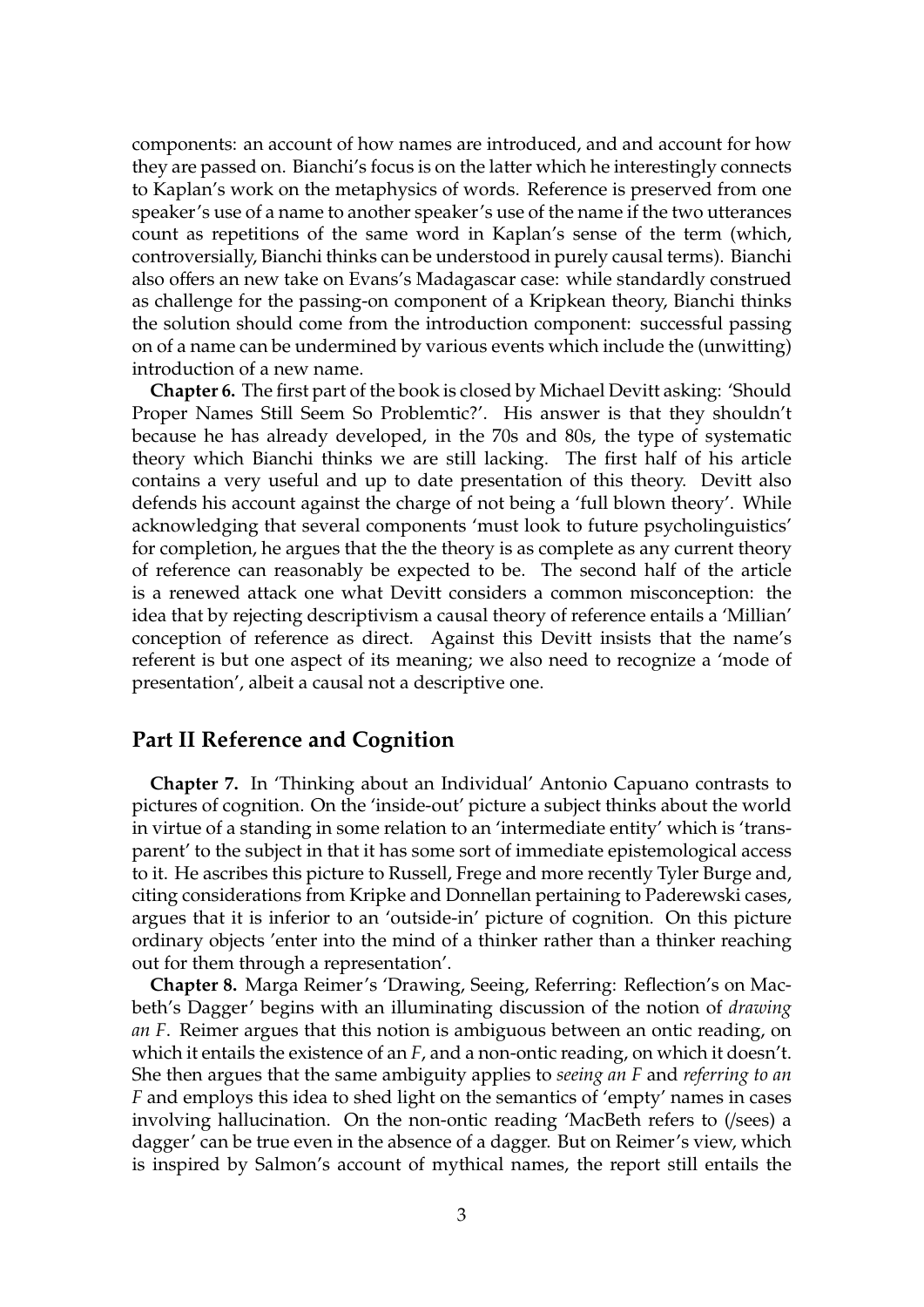existence of an object referred to, namely an abstract artifact unwittingly created by Macbeth in his failed attempt to refer to a concrete object.

**Chapter 9.** In his chapter 'The Cognitive Contribution of Names' John Perry attempts to account for Frege's Puzzle without accepting Frege's (considered) conclusion in the form of sense. Rather, Perry's solution bears some similarity to Frege's *Begri*ff*schrift* solution in that it regards the information conveyed by an utterance of 'San Sebastian is Donostia' to involve *linguistic* information: information about names and what they refer to. While the names 'San Sebastian' and 'Donostia' have the same semantic value, their referent, on Perry's account part of what a hearer of the above utterance learns is that the speaker is referring to an entity with two differently sounding names: 'the direct cognitive contribution of a spoken name is how it sounds'. Perry goes on to defend this view against various problem cases (ambiguous names, empty names, indirect discourse).

#### **Part III Reference and Semantics**

**Chapter 14.** Marco Santambrogio's 'Empty Names, Propositions and Attitude Ascriptions' tries to reconcile direct referentialism with the fact that some sentences involving empty names strike us a true ('Le Verrier imagined Vulcan'), while others strike us as false ('Vulcan is larger than Mercury'). He suggests that the problem can be mitigated against once we realise that a direct reference theory is not committed to propositions with Russellian constituents.

Instead, he proposes to combine direct referentialism with an account of propositions whose name-constituents are equivalence classes of names: The contribution of name *N* to the proposition expressed by '*N* is a planet' is the class of all names that have the same referent as *N*. In the special case where *N* is empty, the contribution is the class of all empty names. Santambrogio argues that this account of propositions is preferable to other accounts of propositions proposed by proponents of direct reference. It should be noted, however, that Santambrogio's account is subject to a major limitation (as he admits): it entails that 'Sherlock Holmes is a detective' and 'Harry Potter is a detective' express the same proposition. Therefore he cannot account for the fact we sometimes regard a sentence with an empty name as true and another as false, despite the fact that the *only* difference between them concerns which empty name they contain.

**Chapter 15.** Ángel Pinillos tackles another classic problem for direct referentialism in 'Millianism, Relationism, and Attitude Ascriptions': to account for the intuitive difference in truth-values between (1) 'Lois Lane believes Superman can fly' and (2) 'Lois Lane believes Clark Kent can fly'. Following Kit Fine (2007), Pinillos accepts the outlines of a relationist account of the difference between (3) 'Loris Lane believes Clark Kent is Clark Kent' and (4) 'Loris Lane believes Clark Kent is Superman'. While each name's individual contribution to the proposition expressed by the embedded sentence is just its referent, the names in the sentence embedded in (3), but not in that embedded in (4), are 'coordinated' and this makes for a difference in the proposition expressed. The challenge is to extend this account to (1) and (2) where the embedded sentences each contain only a *single* name.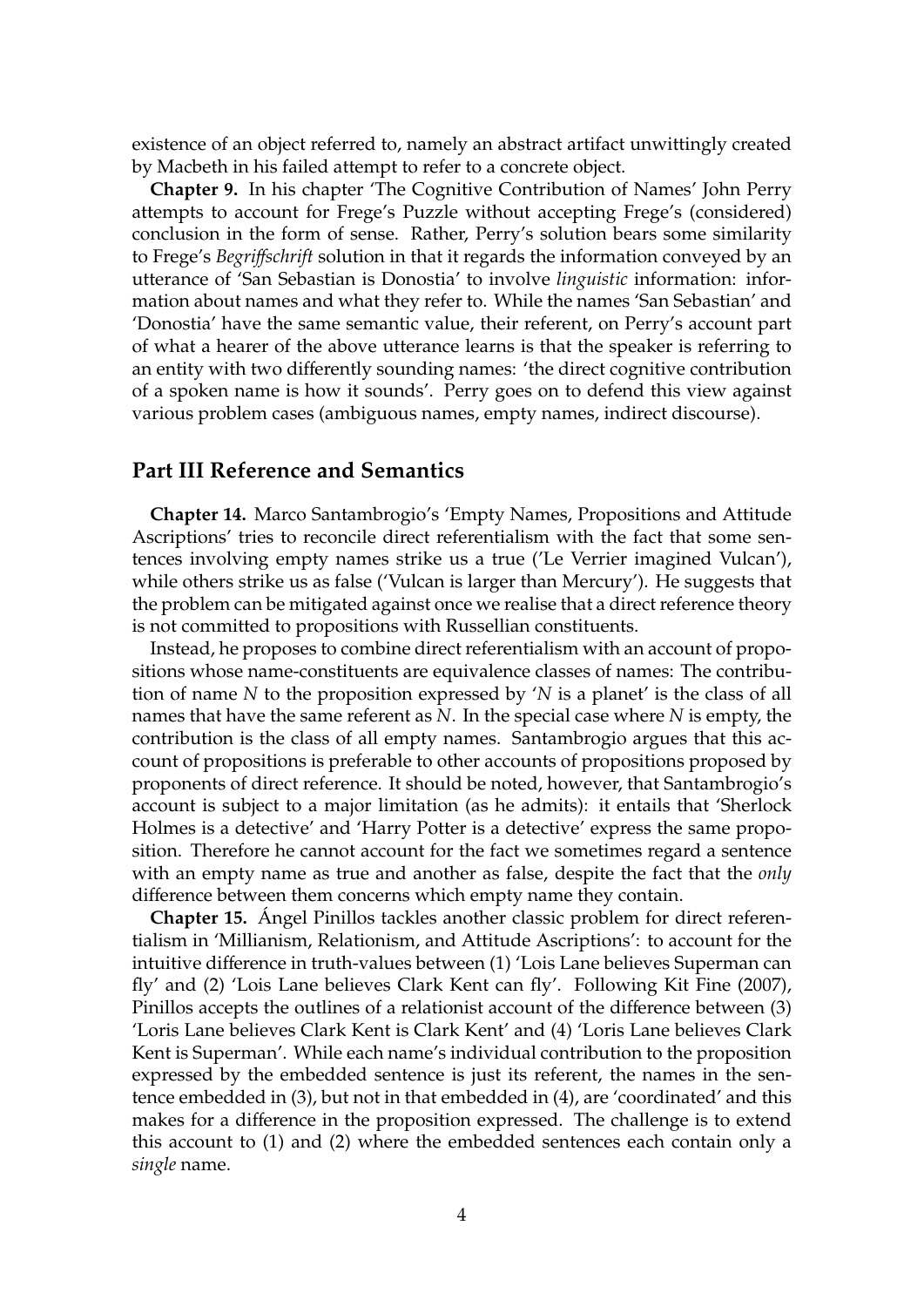Fine (2007, 2010) tried to solve the problem by appealing to *inter*-discourse coordination. Very roughly: coordination between the name in the sentence and a 'position' in the mental state of Lois Lane. Pinillos points out some problem for this approach and proposes an alternative which appeals to *intra*-discourse coordination instead. The key idea is to draw a distinction between the explicit content of the sentence (1) and extra content that is implicitly asserted in an utterance of (1). Pinellos then identifies coordination relations between the names in these explicit and implicit contents which can account for the intuitive difference between (1) and (2).

**Chapter 16.** The dilemma which Samuel Cumming tackles in 'The Dilemma of Indefinites' is this: a sentence of the form 'an *F* is *G*' has (i) a 'singular content' but at the same time it has (ii) an 'existential truth condition'. By (i) Cumming means that that there are good reasons to treat 'An *F*' as a referring expression on par with names and demonstratives. By (ii) he means that the sentence is nonetheless true as soon as there is some *F* or another which is *G*. In tandem, the two features constitute a counterexample to a principle that might have appeared trivially true, namely that semantic content determines truth-condition. Cumming proposes to reject this principle and sketches a view that distinguishes with regard to a speaker who utters 'an *F* is *G*' between a 'private commitment' to a particular referent, which is meant to account for (i), and a weaker 'public commitment' to there being some *F* or another which is *G*, which is meant to account for (ii).

**Chapter 17.** In 'A Unified Treatment of (Pro-)Nominals in Ordinary English' Joseph Almog, Paul Nichols and Jessica Pepp are parting with a philosophicolinguistic paradigm. The paradigm concerns the analysis of sentences such as 'No (every) pope admits that he is fallible'. Standardly, the noun phrase 'No (every) pope' is analyzed in terms of a quantifier and the pronoun 'he' in terms of a bound variable. Not so on the present account. Guided by their desire for maximal unification they proceed in two steps. First, they treat the noun phrase 'every pope' as referring to all the (contextually relevant) popes. Then they regard the 'he' as another referring expression, which co-refers with the noun phrase. In doing so they reject the common tripartite distinction: deictic vs. anaphoric vs. bound pronouns. According to them, all pronouns have the common function of directly referring to the contextually most salient individual(s). That salience sometimes depends on extra-linguistic features (deictic pronouns) and sometimes on linguistic context alone (anaphoric and bound pronouns) doesn't warrant a different semantics by their lights.

Unsurprisingly, the authors have a harder time accounting for noun phrases such as 'no *F*' on the present model. Partly for this reason they suggest an alternative on which it is the noun ('pope') which refers to the plurality of popes, while the determiner ('every'/'no') indicates to which individuals belonging to this plurality the verb should be taken to apply to (all/none of them).

They close by situating their account within a more general causal theory of reference. They claim that our casual (in particular, perceptual) relation to the context of a pronoun is similar to the causal relation the user of a proper name has with the name's bearer on the Kripkean picture of reference.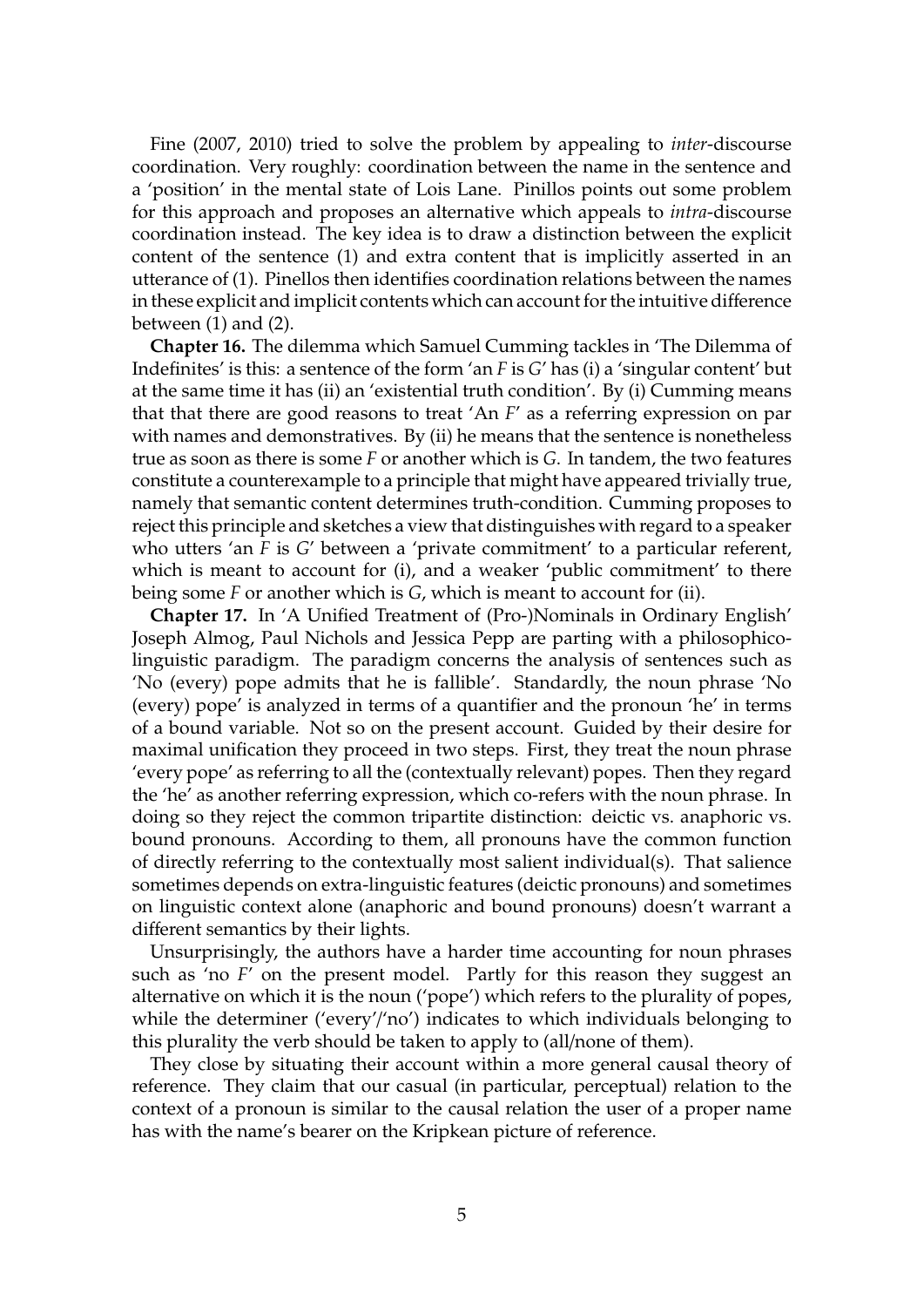**Chapter 18.** Edward L. Keenan's 'Individuals Explained Away' is concerned with the interaction of certain evaluative adjectives and agentive common noun phrases, as in 'skillful surgeons', 'accomplished portrait painter'. These expressions are challenging for standard model theoretic treatments. The evaluative adjectives function similarly to non-evaluative adjectives (e.g. 'female') in that 'Sarah is an accomplished portrait painter' entails 'Sarah is a portrait painter. But unlike, e.g. 'female', they create a non-extensional context: Suppose the heart surgeons are identical to the portrait painters. It doesn't follow that the skillful heart surgeons are the skillful portrait painters.

To deal with these constructions, Keenan first remodels standard extensional semantics in 'purely boolean terms'. On the resulting semantics individuals are 'explained away' in that 'proper name interpretations are now derivative, defined in terms of properties and truth values'. In a second step, he generalizes his semantics so that it allows him to deal wiht non-extensional contexts and and in particular to account for the challenging features of evaluative adjectives.

#### **Discussion: Predicativism about Proper Names**

I will now turn to a more detailed discussion of the four chapters (10-13) not summarized above. These chapters concern predicativism about proper names and in particular the question of whether considerations pertaining to the uniformity of a semantic theory can serve as a motivation for predicativism. I will begin by describing the debate as it unfolds in Robin Jeshion's and Delia G. Fara's contributions. I will then tentatively side with Jeshion, drawing on some additional considerations from Ernesto Napoli's article. In doing so I will focus on what I take the main line of dispute between these authors, while neglecting some subtleties and many interesting side issues.

Adopting Jeshion's theoretically neutral taxology, we can say that 'Alfred' occurs in *apparently referential position* in

(1) Alfred is in Princeton.

and in *apparently predicative position* in

(2) There are at least two Alfreds in Princeton.

Predicativists about proper names think that sentences such as (2) reveal an important insight into the semantics of proper names. The insight is that proper names *are* predicates. This claim can mean different things. On Fara's version of predicativism it means that in all of their occurrences proper names have the same type of semantic value that bona fide predicates have.

While being silent about what exactly the semantic values of predicates (and hence of names) are, Fara is explicit about what the applicability conditions of names, qua predicates, are. According to her, 'Alfred' is true of an individual just in case that individual is called Alfred. More generally, she takes the following schema, dubbed the *being-called condition*, to characterize the applicability condition of those predicates which are proper names: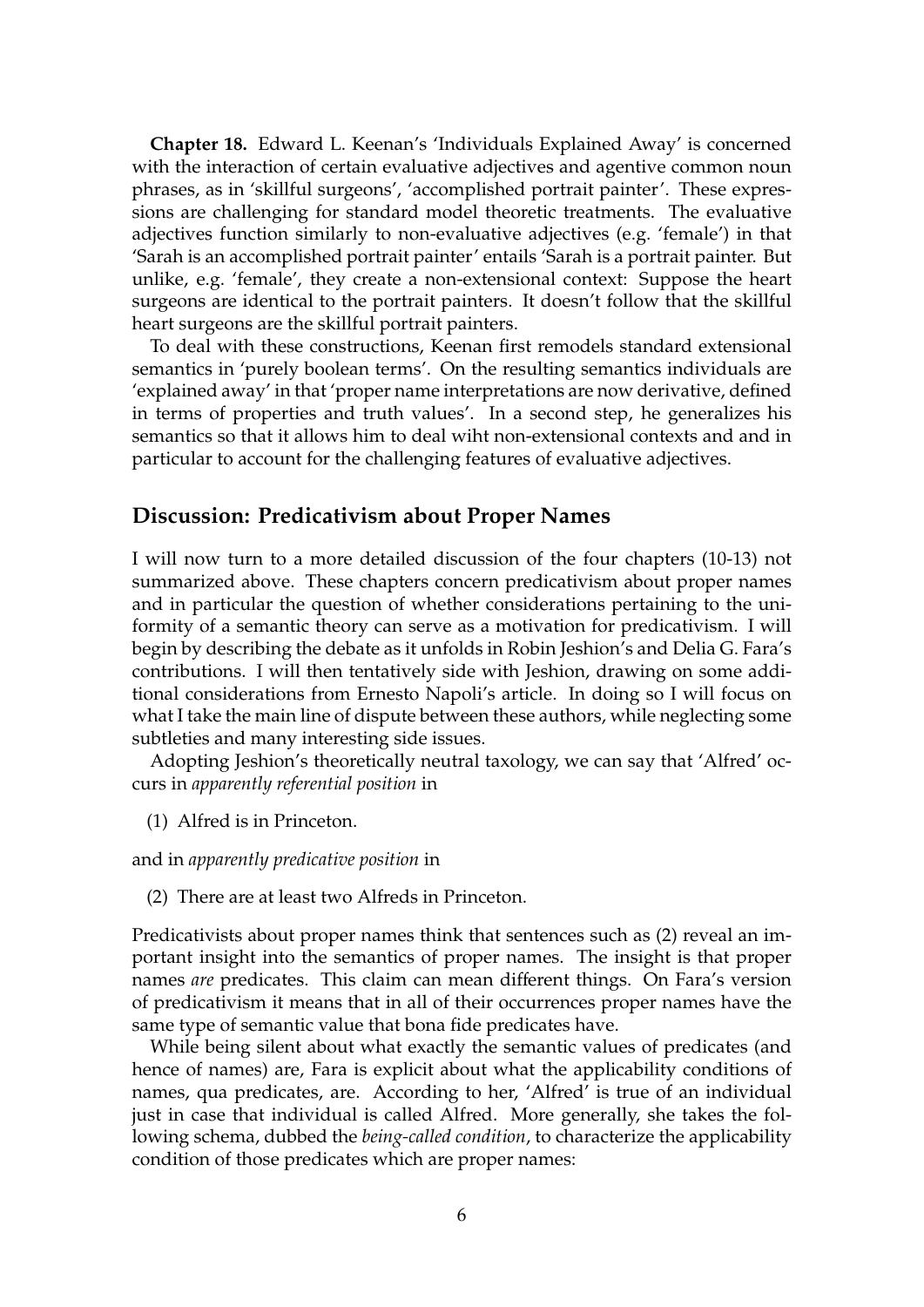(BCC) A proper name '*N'* is a predicate that is true of a thing iff it is called  $N^1$  $N^1$ 

According to Fara then, appearences are misleading when it comes to (1): while 'Alfred' doesn't look like a predicate here, it still is one. In particular, Fara regards it as 'the predicative part of a denuded definite description', a definite description whose definite article is 'unpronounced' (Fara 2015: 60). On this view, the logical form of (1) is more perspicuously rendered as follows, where the square brackets indicate that the material they enclose is left unpronounced:

(1\*) [The] Alfred is in Princeton.

The sentence is true iff the unique individual called Alfred is in Princeton. Worries concerning the uniqueness condition can be addressed by appealing to the familiar machinery of context induced implicit restriction of the predicate in question. But why insist that 'Alfred' is a predicate in (1) in the first place? Why go from the claim that 'Alfred' functions as a predicate in those sentences where this is in *accordance* with the sentence's superficial syntax to the claim that it functions as a predicate in *all* sentences, including those where this creates a *conflict* with the sentence's superficial syntax, a conflict which can only be resolved by the postulation of unpronounced material?

The predicativists' answer is that 'we should try as much as possible to uphold a unified theory of proper names' (Fara 2011b: 9) and that this is achieved by regarding proper names as predicates in all of their occurrences. In particular, predicativists think that their theory is more unified than, and hence preferable to, any view which regards 'Alfred' as a genuinely referring expression in (1). Such a referentialist view, predicativists maintain, will be forced to regard occurrences of 'Alfred' such as the one in (2) as somehow deviant or non-literal. In contrast, predicativists can treat 'Alfred' as having exactly the same semantic function, namely that of a predicate governed by (BCC), in both types of occurrences.

It is this argument from uniformity, advanced by Fara and other predicativists before her, with which Jeshion takes issue in her contribution 'Names Not Predicates' (Ch. 11). She begins by noting that predicativists themselves have to regard some apparently predicative occurrences of proper names as deviant in that they are not susceptible to their standard anlalysis, which proceeds in terms of (BCC). These occurrences include the following:

- (3) George Wallace is a Napoleon.
- (4) Dan Quayle is no Jack Kennedy.
- (5) My mother thinks she is some kind of Martha Stewart.

The truth value of (3), for instance, predicativists admit, is not dependent on whether George Wallace is called Napoleon. Predicativists maintain, however, that their theory's inapplicability to (3)-(5) does not undermine their theory's uniformity, while the inapplicability of referentialism to (2) still shows that referentialism is less uniform than predicativism. Why? Because they deem the

<sup>&</sup>lt;sup>1</sup>For Fara's reasons for dropping the quotation marks around the second occurrence of the schematic letter see her 2011a.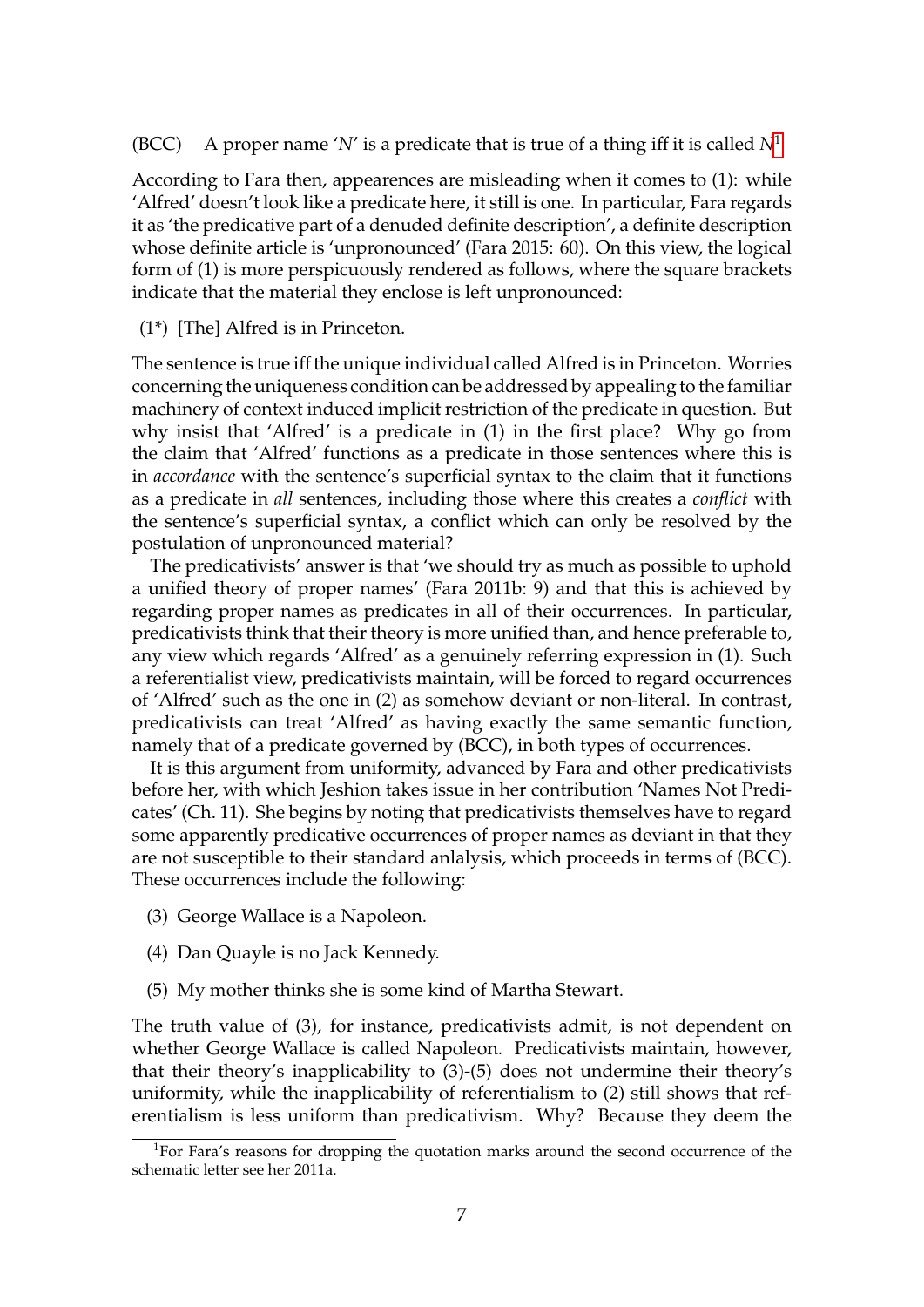relevant uses of proper names in (3)-(5) non-literal, while regarding the uses of proper names in (1) and (2) as literal. A semantic theory of proper names should primarily account for literal uses, so the idea goes, and those uses predicativism, in contrast to referentialism, can handle uniformly.

Jeshion's main line of attack on the uniformity argument now is to provide a host of sentences involving apparently predicative occurrences of proper names which, like (3)-(5), are recalcitrant to a treatment in terms of (BCC) but which, unlike (3)-(5), cannot easily be shrugged off as non-literal. Jeshion's problem cases include the following.

**Dynasty Cases:** Names applied to individuals belonging to a certain family, where membership is matter of 'bloodlines or marriage' (pp. 237-8):

(6) Waldo Cox is a Romanov.

Contra (BCC), an utterance of (6) can be true if the person's only name is 'Waldo Cox' while the person happens to be appropriately related to the Romanov dynasty.

**Resemblance Cases:** Names applied to individuals due to their having 'certain salient characteristics of a certain individual' (p. 238):

(7) Two little Lenas just arrived.

Contra (BCC), an utterance of (7) can be true if two of Lena's daughters have just arrived and these daughters, while not being named after their mother, resemble her in certain salient respects .

**Artifact Cases:** Names applied to objects 'produced or designed by a certain individual' (pp. 239-40):

(8) Two Stellas are inside the museum.

Contra (BCC), an utterance of (8) can be true if there are two unnamed paintings by Frank Stella in the museum.

**Costume Cases:** Names applied to individuals 'fashioned as replicas, copies, models, or some other variety of representation of a certain individual' (p. 240):

(9) Two Osama bin Ladens came to the Halloween Party

Contra (BCC), an utterance of (9) can be true if there are two individuals which are dressed as Osama bin Laden whose name they don't share.

Jeshion stresses that she advances these cases to undercut a motivation for predicativism - the uniformity argument - rather than as a direct attack against predicativism. The cases are not intended to be counterexamples to the predicativists' claim that all names are predicates. After all, they are all cases where names occur in apparently predicative position. Rather, they are meant to put pressure on the predicativists' claim that by treating all names as predicates with an applicability condition given by (BCC) they have provided a theory which can uniformly account for names in all of their literal occurrences. By putting direct pressure on the uniformity argument in favour of predicativism, however, the cases of course also put indirect pressure on predicativism as such. After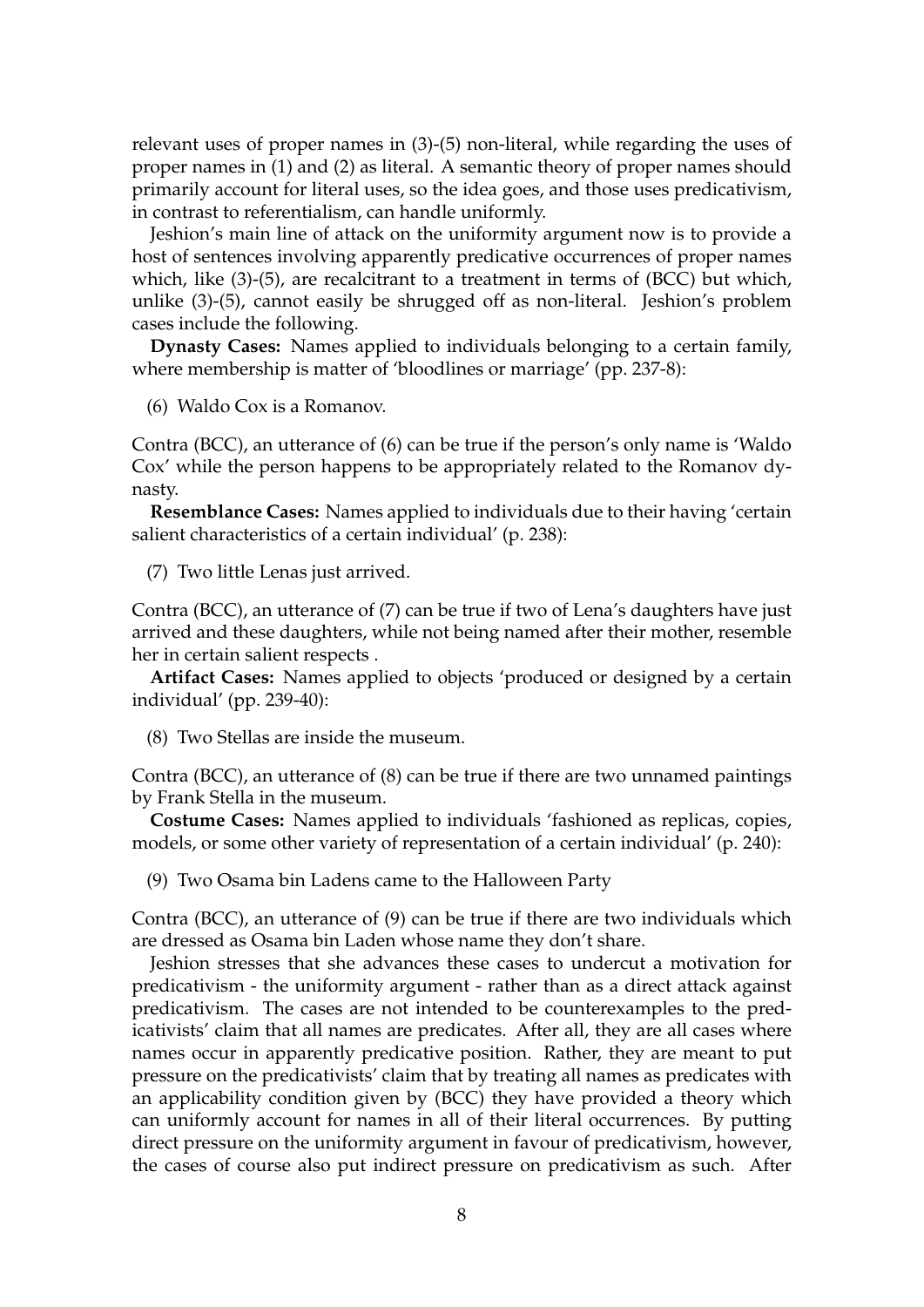all, the uniformity of predicativism was supposed to be the main advantage over referentialism.

Can predicativists respond to Jeshion's cases? The cases directly attack the claim that it is the applicability conditions yielded by the schema (BCC) which allow for uniform semantics for all occurrences of names. Can predicativists retract from this schema and replace it with a more general one which *does* allow for a uniform treatment not only of (1) and (2) but also of (6) to (9)? Perhaps, Jeshion suggests, names could be regarded as not only applying to their bearers but also to individuals who stand in some contextually specified relation to these bearers. Allowing this relation to be '*x* is a relative of *y*' might account for dynasty cases, for instance, and letting it be '*x* is produced by *y*' might account for artifact cases. While Jeshion points to some problems with this strategy, it doesn't seem to be off the table. However, once predicativists renounce (BCC) the onus is on them to spell out the details of such an alternative account and to then argue that this alternative account is still more uniform than referentialism. In any case, concludes Jeshion, the uniformity argument does not support predicativism *as it stands*.

In her response - ' "Literal" Uses of Proper Names' (Ch. 12) - Fara disagrees with this assessment. She wants to reserve the right to regard predicativism as providing a more unified semantic theory of names than referentialism does while also sticking to her claim that it is (BCC), not some other schema, which accounts for this uniformity.

Fara's defense of the uniformity argument against Jeshion's cases is not itself uniform. Dynasty cases receive one treatment, artifact, resemblance and costume cases another. With regard to dynasty cases the strategy Fara pursues in the present article is this. She accepts that when the expression 'Romanov' occurs in a dynasty case it is used literally. But she maintains that it is not in fact used as a proper name. If this is right, then dynasty cases can't embarrass (BCC) which predicativists intend to apply to proper names only. If 'Romanov' is not a proper name in (9), then what is it? According to Fara, it functions as a proper *noun*, in the same way as, says Fara, 'Les Paul' and 'Flying V' function as proper nouns, but not as proper names, in an utterance of (10) which can be true if the individuals involved play guitars of the appropriate models:

(10) I'm a Les Paul but I'm married to a Flying V.

Fara has since developed her treatment of dynasty cases elsewhere (Fara 2016). I won't go into this part of her general defense any further here. Instead I will focus on her treatment of artifact, resemblance and costume cases.

With regard to these, Fara points out that analogous cases can be produced which have bona fide predicates where Jeshion's cases have names occurring in apparently predicative position:

**Resemblance Cases.** The following can be uttered truly if Lena's children bear 'a striking behavioral resemblance to kittens' (p. 266):

(11) Lena arrived with two little kittens in tow.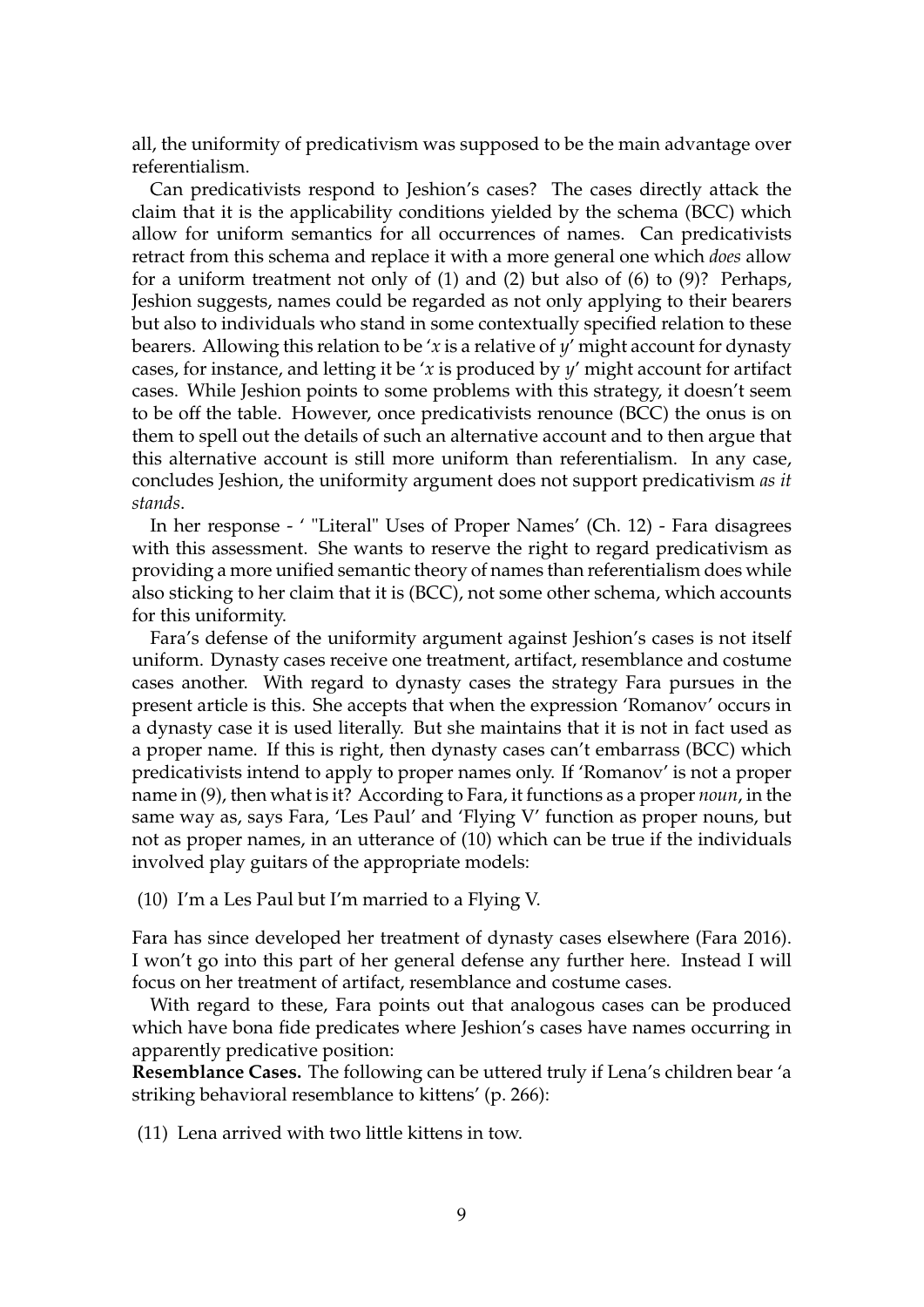**Artifact Cases** (p. 266). The following can be uttered truly if there are five paintings produced by gorillas and two produced by orang-utans at the primate art museum.

(12) There are five gorillas and two orang-utans at the museum.

**Costume Cases** (p. 256). The following can be uttered truly if there were two guests dressed as ballerinas at the party.

(13) There were two ballerinas at the party.

Fara takes this to show that predicativists can unproblematically accept that (BCC) does not cover the original cases involving names. She reasons as follows: The sentence (12), for instance, contains a predicate that normally applies to an individual just in case it is a gorilla. But this applicability condition does not account for the particular occurrence of the predicate in (12). Yet this does not force us to revise the standard applicability condition of 'gorilla'. But then the original case (9) should no more be taken to force predicativists to revise the application condition that (BCC) yields for 'Stella'.

According to Fara, rather than taking (12) as a reason to revise our standard application condition for 'gorilla', we should regard this sentence as involving an instance of what has been called 'deferred interpretation' (see Nunberg 2004). Nunberg's canonical example for deferred interpretation is this. A waiter can truly say

(13) The ham sandwich is sitting at table seven

when the person who ordered the sandwich is sitting at table seven. On Nunberg's account, the predicative part of the definite description is subject to a deferred interpretation. On this interpretation it is not true of ham sandwiches but of persons who ordered ham sandwiches. In general, when a predicate receives a deferred interpretation there is a 'salient function' between the things satisfying the deferred applicability condition and those satisfying the normal applicability condition. In the ham-sandwich case, the function maps customers who ordered ham sandwiches to ham sandwiches. In the gorilla case, says Fara, the function maps paintings created by gorillas to gorillas. Fara's point is that the predicativists should apply the same idea to the original case (9). The predicatively occurring name 'Stella' in (9), like the bona fide predicates in (12) and (13), is subject to a deferred interpretation. In the case of (9) the salient function maps artworks created by individuals called Stella to individuals called Stella. She thinks the same account applies to costume cases, and a similar one to resemblance cases.

In her 'A rejoinder to Fara' (Ch. 13) Jeshion, among other things, responds to Fara's appeal to deferred interpretation as a means of dealing with the original problem cases. The gist of this response is that Fara's appeal to deferred interpretation would make for an entirely satisfactory treatment of the problem cases if these had been put forward as mere counterexamples to (BCC). But this wasn't quite meant to be the challenge. Rather, the challenge to the predicativists was meant to be this: account for the problem cases *and* convince me that the resulting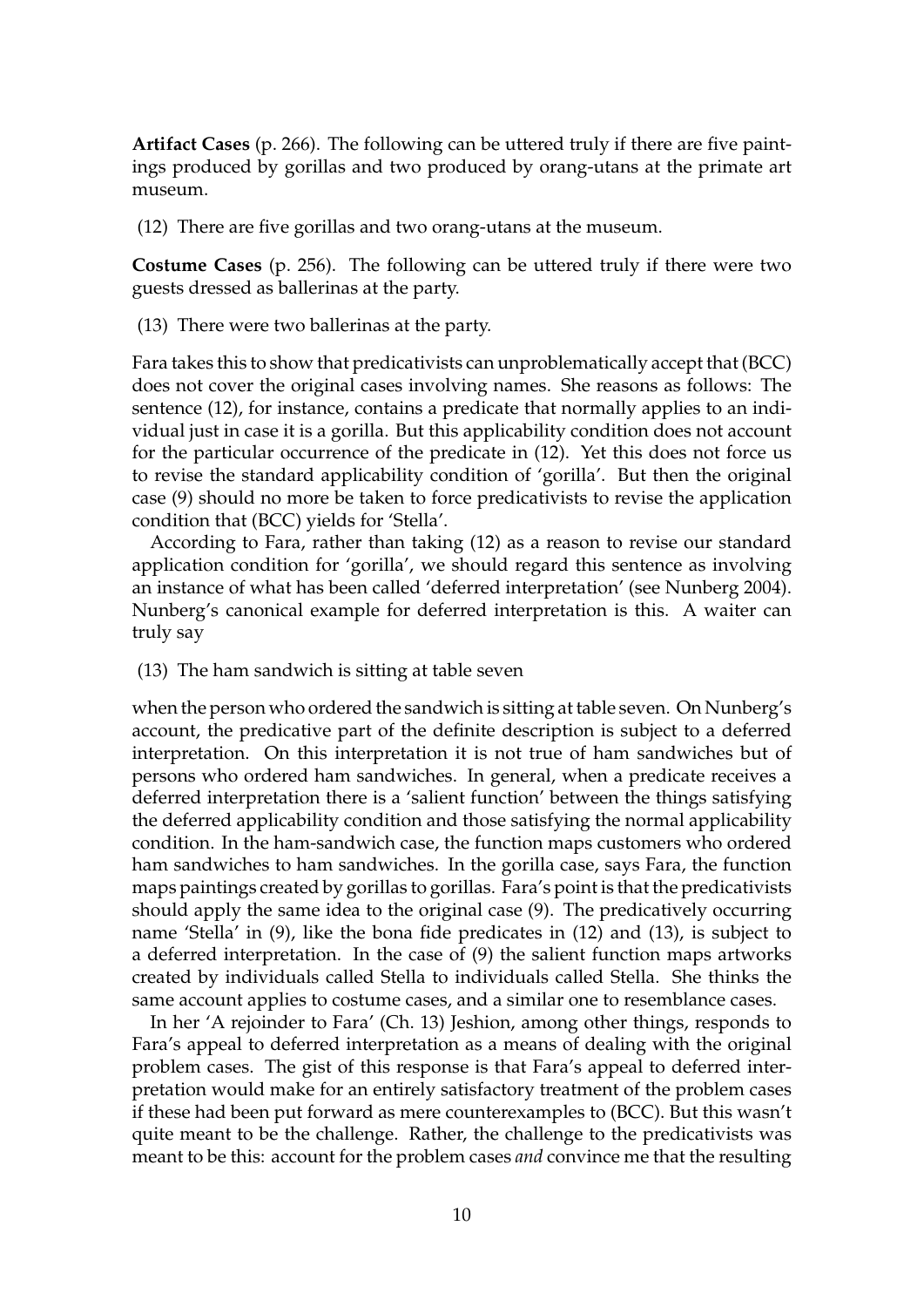account leaves your argument from uniformity intact. And this challenge, thinks Jeshion, hasn't yet been fully met.

I am sympathetic to this assessment. In the remainder of this review I would like to sketch why. While I take the following line of thought to be very much in the spirit of both Jeshion's overall argument as well as Napoli's contribution 'Names as Predicates?' (Ch. 10), I don't mean to ascribe it to either of them in exactly the form in which I will put it.

Imagine someone objected to Fara's appeal to deferred interpretation by refusing to distinguish between a normal applicability condition of 'gorilla' and a non-normal one which it receives in (12). Rather, the objector insists there is a single applicability condition for 'gorilla' and (12) shows that this condition is met by certain paintings. The objector might cite uniformity in favour of her view. She makes do with a uniform application condition, Fara needs normal application conditions and she additionally needs non-normal ones.

This objection seems unconvincing. Maybe the objector's theory is more uniform. But this uniformity shouldn't be regarded as a virtue. It handles cases uniformly which *shouldn't* be handled uniformly. For there *is* a reasonably clear line to be drawn between normal usages of 'gorilla' (where it applies to gorillas) and non-normal usages (where it applies to paintings produced by a gorilla). An appropriate theory *should* reflect this difference.

If the objector claims no to see the difference the predicativist can explicate it as follows. When we distinguish between normal and non-normal usages of 'gorilla' we don't mean to distinguish between statistically more and less prevalent usages. That distinction might be co-extensional with the one we are drawing (as it would seem to be in the present case), but it is not a statistical distinction we are trying to get at. What we mean is something like this. There is an asymmetry between the usages of 'gorilla' where it applies to gorillas and usages where it applies to paintings by a gorilla in that the former usages are, in some sense, prior to the latter.

One way to illustrate the asymmetry is this: the existence of the former usages (partly) explains the existence of the latter usages. It is *because* 'gorilla' can be used to apply to gorillas that it can also be used, in certain contexts, to apply to paintings made by a gorilla. The converse is false. It is *not* the case that we can use 'gorilla' to apply to gorillas *because* we can use it to apply to paintings made by a gorilla. A related way to get at the asymmetry is this: we can imagine a language community in which 'gorilla' is *only ever* applied to gorillas. It doesn't seem absurd to suppose that 'gorilla' in that language means the same as 'gorilla' means in English. We can also imagine a language community in which 'gorilla' is *only ever* applied to paintings made by a gorilla. But it does seem absurd to suppose that 'gorilla' means the same in that language as it does in English.

What this shows is that the predicativists can justify their appeal to deferred interpretation, with its distinction between normal and non-normal application conditions, in their defense of (BCC) against Jeshion's original cases. But in providing this justification they acknowledge that the more uniform semantic theory is not always the better. In particular, they acknowledge that when there is an asymmetry between two types of usages of an expression, in that one type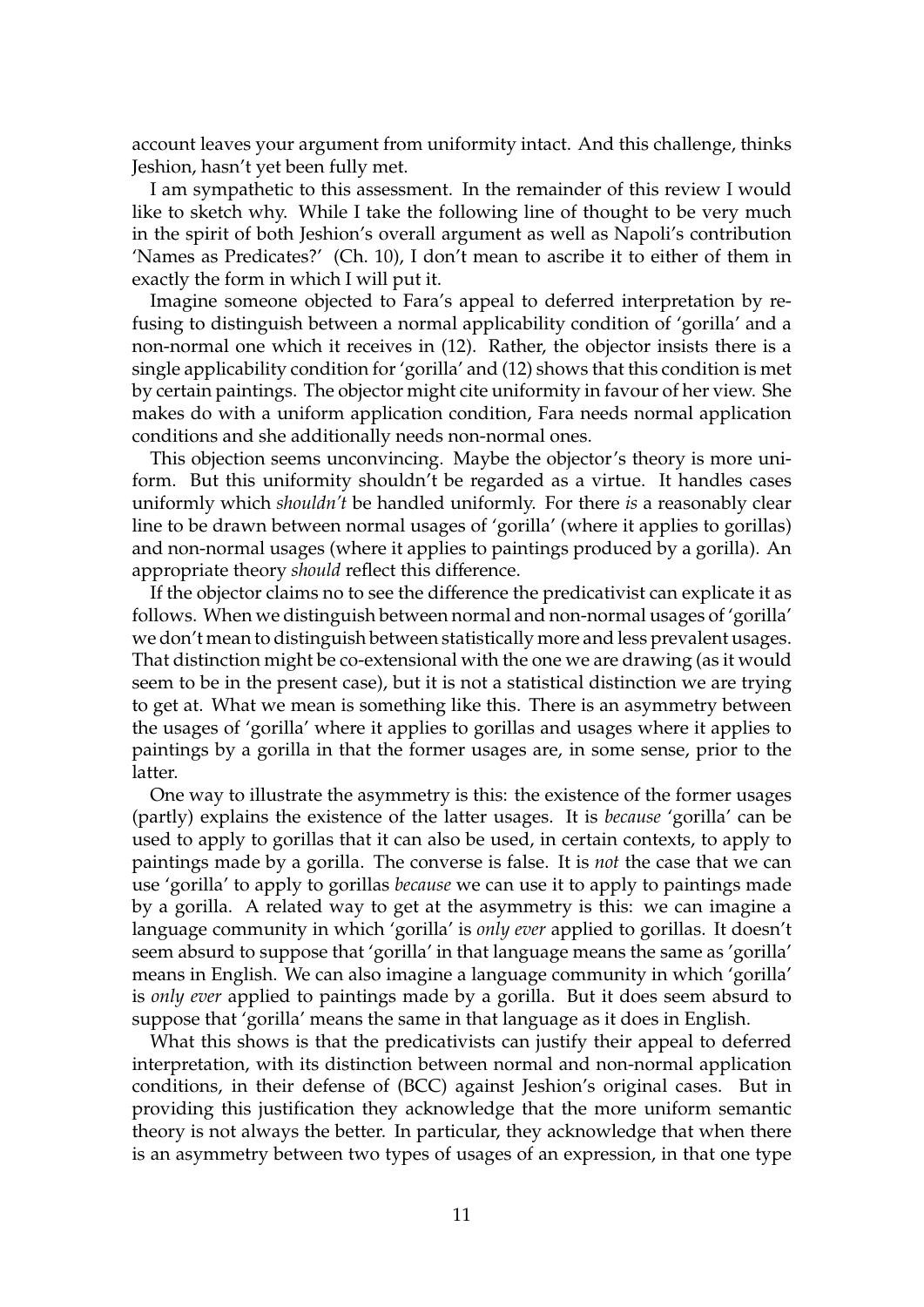of usage is prior to the other in the way described, then it is legitimate, and even desirable, for a semantic theory to reflect this asymmetry by treating these usages in a non-uniform fashion. In the hands of the predicativists, however, this concession now backfires when we reconsider the larger dialectical situation between predicativism and referentialism.

For recall that predicativists take their theory to be superior to referentialism because predicativism can, while referentialism cannot, handle apparently referential usages and apparently predicative usages uniformly. But referentialists can now respond to the predicitativists in a way that is very similar to that in which we imagined predicativists to respond to the above objection. That is, referentialists can say that predicativism provides a uniform treatment of two types of usages of names which *shouldn't* be treated uniformly, and that by the same standards that the predicativists appealed to in their justification of appealing to deferred interpretation. For referentialists can point out that there is an asymmetry between apparently referential and apparently predicative usages of names in that the former are, in some sense, prior to the latter.

One way to illustrate the asymmetry is this: we can imagine a language community in which 'Alfred' is *only ever* used in apparently referential position to talk about a particular Alfred. Provided that this is the same person that we actually talk about when using 'Alfred', it doesn't seem absurd to suppose that 'Alfred' in that language means the same as 'Alfred' means in our language. But we cannot say the same about apparently predicative usages. This time, it is doesn't even make much sense to suppose that there is a language community in which 'Alfred' is *only ever* used predicatively. At least not if predicativists are right that the application condition of 'Alfred' is provided by (BCC). As Napoli stresses in his article (pp. 213-216), whether an expression counts as a name depends on whether it used as a name. But for Alfred to acquire the name 'Alfred' mustn't there be at least some utterances where 'Alfred' is used in apparently referential position to talk about Alfred? If so, then since these occurrences are banned from the language community in question, no one would have the name 'Alfred' (or any other name for that matter). But then, given (BCC), 'Alfred' (and any other name-predicate) would not apply to any individual. Accordingly, any assertion of a sentence involving an apparently predicative usage of 'Alfred' would be pointless: it would be either trivially true or trivially false (Napoli makes a point very similar to this, see p. 218). In robbing a hypothetical language community of the ability to use names in an apparently referential way, we would also rob them of any reason to use them in an apparently predicative way. In contrast, robbing them of the ability to use names in an apparently predicative way does not undermine the point of using names in apparently referential position.

Relatedly, this consideration suggests that the existence of apparently referential usages of names (partly) explains the existence of apparently predicative usages of names, but not the other way around.

It thus seems that referentialists can make a plausible case that apparently referential usages of names are prior to apparently predicative usages in a way very similar to the way in which predicativists had to acknowledge normal uses of predicates to be prior to deferred interpretation usages. And predicativists